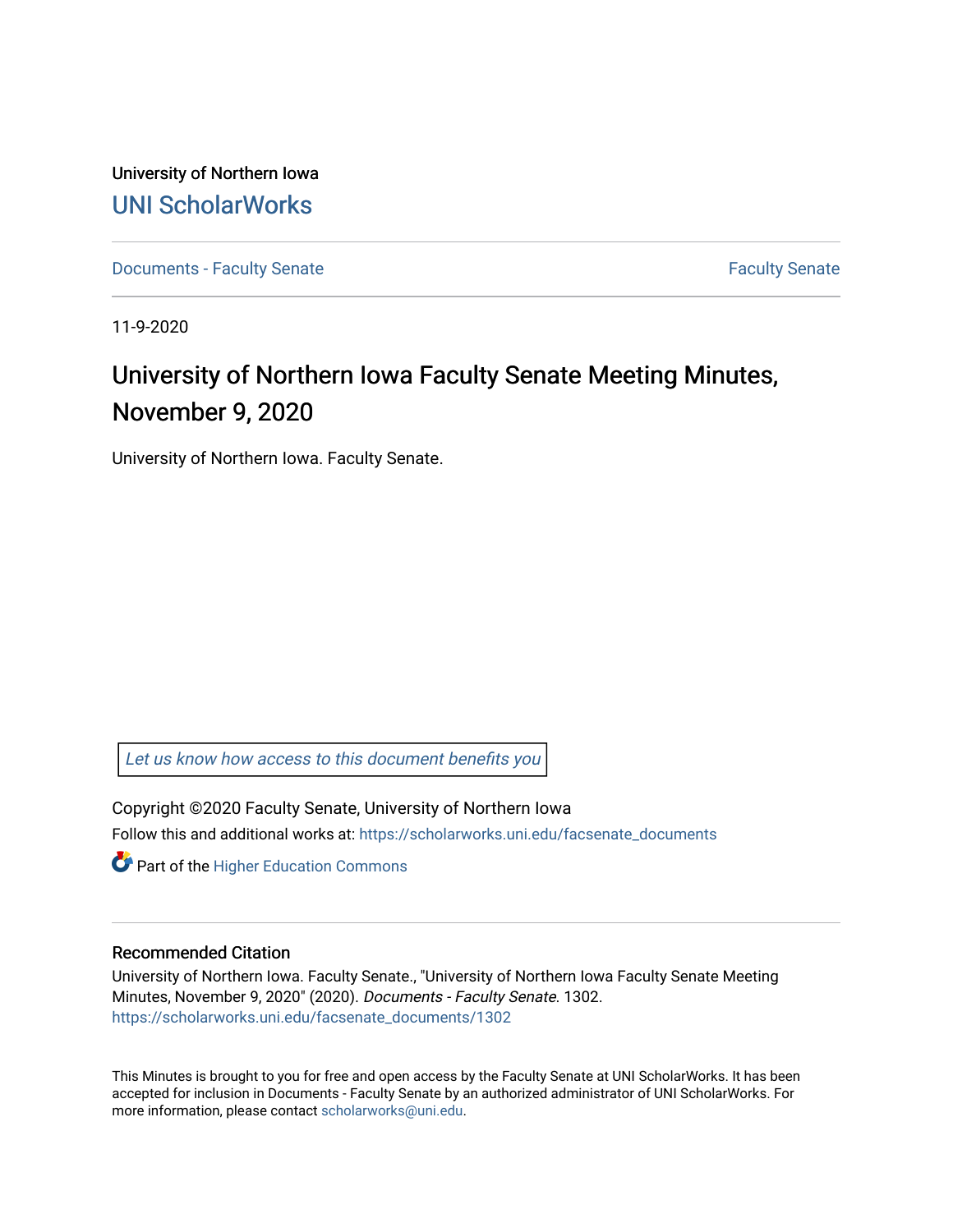University of Northern Iowa [UNI ScholarWorks](https://scholarworks.uni.edu/) 

[Documents - Faculty Senate](https://scholarworks.uni.edu/facsenate_documents) [Faculty Senate](https://scholarworks.uni.edu/facsenate) Faculty Senate

11-9-2020

# University of Northern Iowa Faculty Senate Meeting Agenda, November 9, 2020

University of Northern Iowa. Faculty Senate.

[Let us know how access to this document benefits you](https://scholarworks.uni.edu/feedback_form.html) 

Copyright ©2020 Faculty Senate, University of Northern Iowa Follow this and additional works at: [https://scholarworks.uni.edu/facsenate\\_documents](https://scholarworks.uni.edu/facsenate_documents?utm_source=scholarworks.uni.edu%2Ffacsenate_documents%2F1304&utm_medium=PDF&utm_campaign=PDFCoverPages) 

**Part of the Higher Education Commons** 

# Recommended Citation

University of Northern Iowa. Faculty Senate., "University of Northern Iowa Faculty Senate Meeting Agenda, November 9, 2020" (2020). Documents - Faculty Senate. 1304. [https://scholarworks.uni.edu/facsenate\\_documents/1304](https://scholarworks.uni.edu/facsenate_documents/1304?utm_source=scholarworks.uni.edu%2Ffacsenate_documents%2F1304&utm_medium=PDF&utm_campaign=PDFCoverPages) 

This Agenda is brought to you for free and open access by the Faculty Senate at UNI ScholarWorks. It has been accepted for inclusion in Documents - Faculty Senate by an authorized administrator of UNI ScholarWorks. For more information, please contact [scholarworks@uni.edu.](mailto:scholarworks@uni.edu)